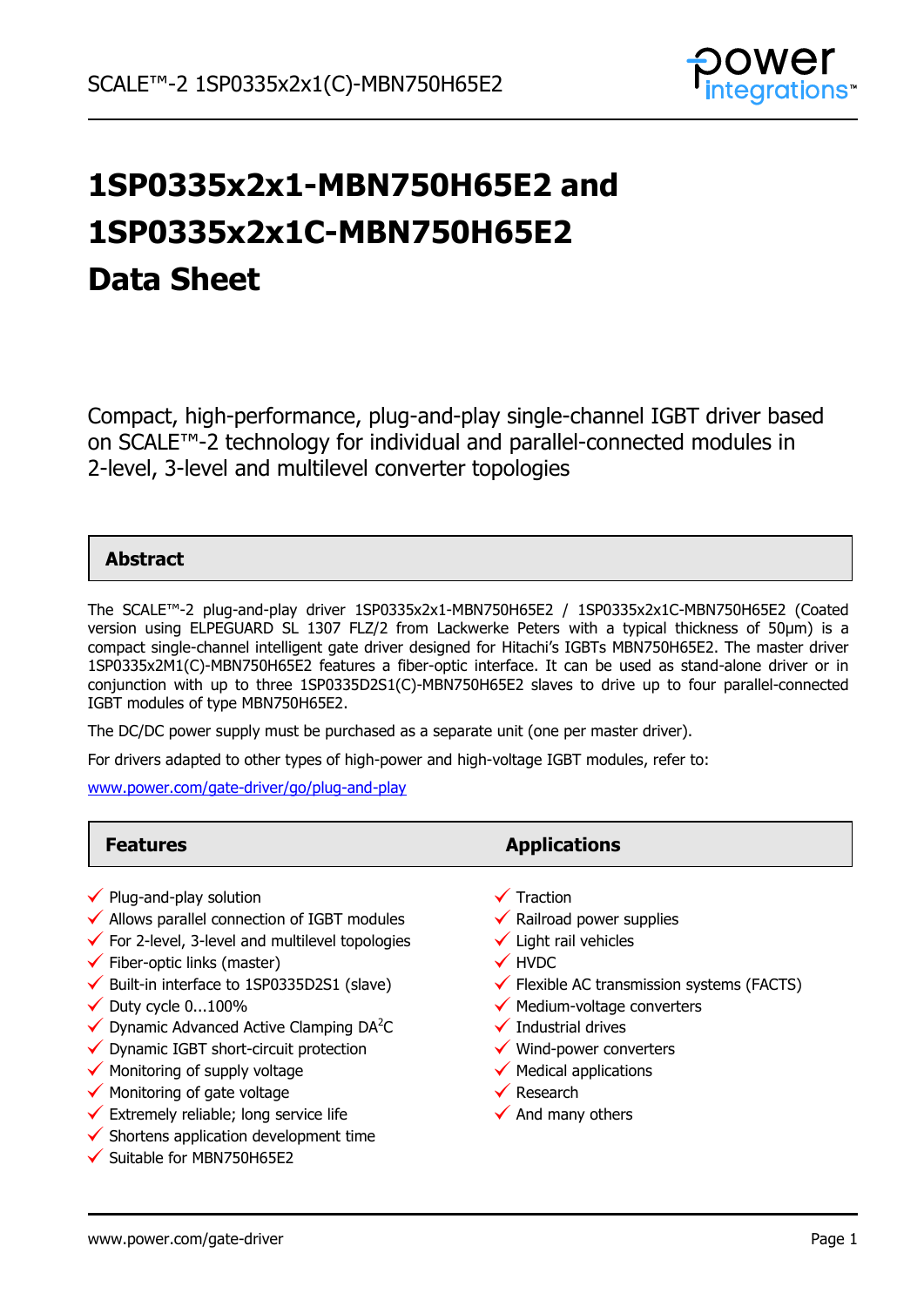

### **Safety Notice!**

The data contained in this data sheet is intended exclusively for technically trained staff. Handling all highvoltage equipment involves risk to life. Strict compliance with the respective safety regulations is mandatory!

Any handling of electronic devices is subject to the general specifications for protecting electrostatic-sensitive devices according to international standard IEC 60747-1, Chapter IX or European standard EN 100015 (i.e. the workplace, tools, etc. must comply with these standards). Otherwise, this product may be damaged.

### **Important Product Documentation**

This data sheet contains only product-specific data. For a detailed description, must-read application notes and common data that apply to the whole series, please refer to the "Description & Application Manual for 1SP0335 SCALE-2 IGBT Drivers" on [www.power.com/gate-driver/go/1SP0335.](http://www.power.com/gate-driver/go/1SP0335)

When applying SCALE-2 plug-and-play drivers, please note that these drivers are specifically adapted to a particular type of IGBT module. Therefore, the type designation of SCALE-2 plug-and-play drivers also includes the type designation of the corresponding IGBT module. These drivers are not valid for IGBT modules other than those specified. Incorrect use may result in failure.

### **Mechanical Dimensions**

Dimensions: Refer to the relevant "Description and Application Manual"

Mounting principle: Connected to IGBT module with screws

### **Fiber-Optic Interfaces (1SP0335x2M1(C))**

| <b>Interface</b>   | <b>Remarks</b>                                 | Part type #       |
|--------------------|------------------------------------------------|-------------------|
| Drive signal input | 1SP0335V, fiber-optic receiver (Notes 1, 2)    | HFBR-2522ETZ      |
| Drive signal input | 1SP0335S, fiber-optic receiver (Notes 1, 2)    | <b>HFBR-2412Z</b> |
| Status output      | 1SP0335V, fiber-optic transmitter (Notes 1, 3) | HFBR-1522ETZ      |
| Status output      | 1SP0335S, fiber-optic transmitter (Notes 1, 3) | <b>HFBR-1412Z</b> |

### **Electrical Connectors**

| <b>Interface</b>          | <b>Remarks</b>               | Part type # |
|---------------------------|------------------------------|-------------|
| Power supply connector X1 | On-board connector (Note 4)  | 214012      |
| Bus connectors X2 and X3  | On-board connectors (Note 5) | 214013      |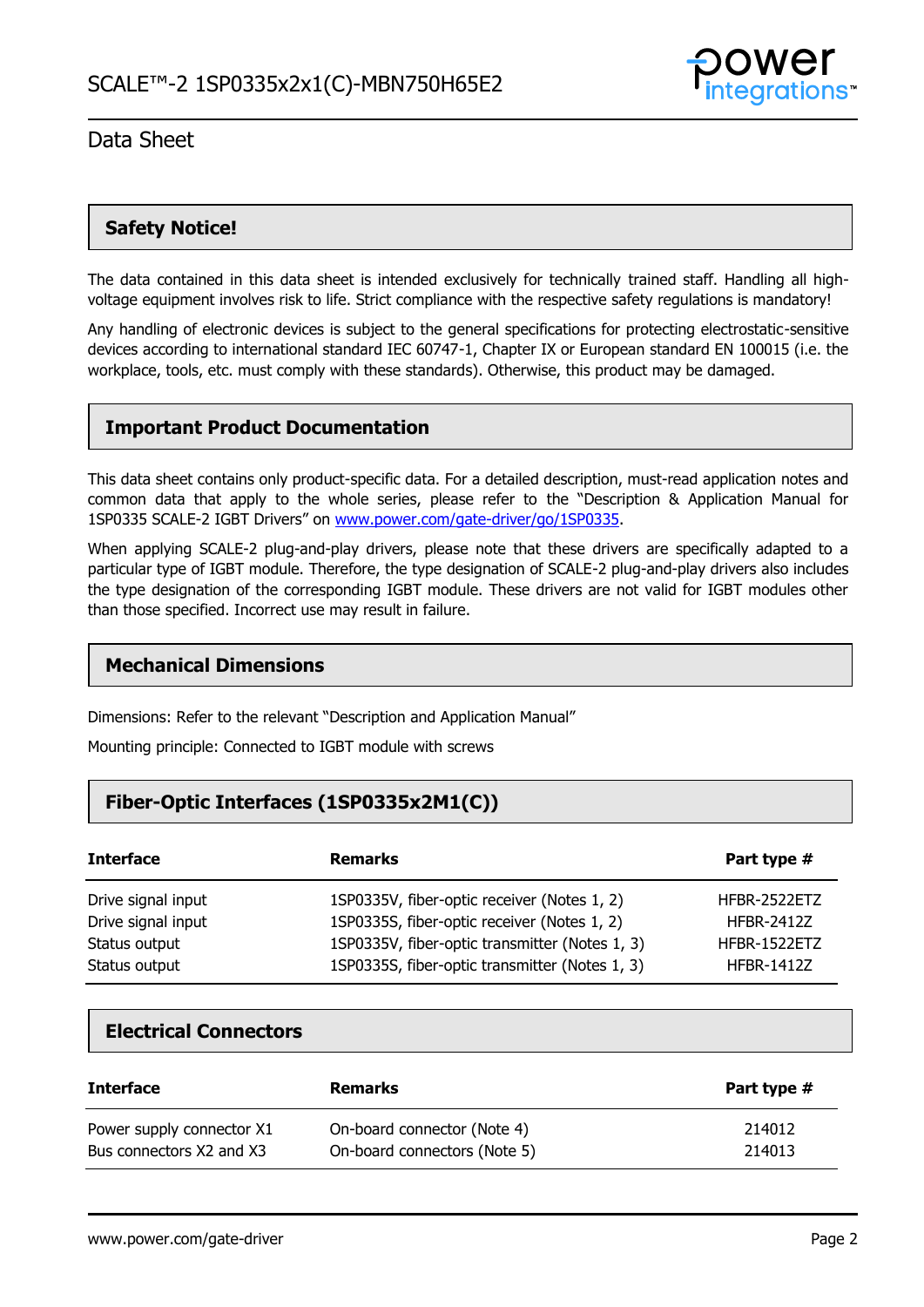

# **Absolute Maximum Ratings**

| <b>Parameter</b>                   | <b>Remarks</b>                                 | Min   |       | Max Unit       |
|------------------------------------|------------------------------------------------|-------|-------|----------------|
| Supply voltage $V_{DC}$            | VDC to COM                                     | 0     | 30    | V              |
| Average supply current $I_{DC}$    | 1SP0335x2M1(C) only (Note 6)                   |       | 215   | mA             |
| Average supply current $I_{DC}$    | 1SP0335x2M1(C) with three 1SP0335D2S1 (Note 6) |       | 740   | mA             |
| Gate output power                  | 1SP0335x2M1(C), Ta < 70°C (Note 7)             |       | 3.5   | W              |
|                                    | 1SP0335x2M1(C), Ta = $85^{\circ}$ C (Note 7)   |       | 2.5   | W              |
| Gate output power                  | 1SP0335D2S1(C), Ta < 70°C (Note 8)             |       | 3.3   | W              |
|                                    | 1SP0335D2S1(C), Ta = $85^{\circ}$ C (Note 8)   |       | 2.3   | W              |
| Switching frequency f              | 1SP0335x2M1(C), Ta < 70°C                      |       | 18    | <b>kHz</b>     |
|                                    | 1SP0335x2M1(C), Ta = $85^{\circ}$ C            |       | 12.5  | kHz            |
| Switching frequency f              | 1SP0335D2S1(C), Ta < 70°C                      |       | 17    | kHz            |
|                                    | 1SP0335D2S1(C), Ta = $85^{\circ}$ C            |       | 11.5  | kHz            |
| Gate peak current I <sub>out</sub> | Note 9                                         | $-35$ | $+35$ | A              |
| DC-link voltage                    | Switching operation (Note 10)                  |       | 4400  | V              |
|                                    | Off state (Note 11)                            |       | 5200  | V              |
| Operating voltage                  | Collector-emitter voltage                      |       | 6500  | $V_{\rm peak}$ |
| Max. emitter-emitter voltage       | Between parallel connected drivers (Note 12)   |       | 200   | $V_{\rm peak}$ |
| dV/dt                              | Between parallel connected drivers (Note 13)   |       | 50    | kV/µs          |
| Max. interface current             | X2 and X3, total RMS value (Note 14)           |       | 4     | $A_{rms}$      |
|                                    | X2 and X3, total peak value (Note 14)          |       | 20    | $A_{peak}$     |
| Operating temperature              |                                                | $-40$ | 85    | °C             |
| Storage temperature                | Note 28                                        | $-40$ | 50    | °C             |
| Surface temperature                | Only 1SP0335x2x1C-MBN750H65E2 (Note 29)        |       | 125   | °C             |

## **Recommended Operating Conditions**

| <b>Power Supply</b>     | <b>Remarks</b> | Min  |     | Typ Max Unit |  |
|-------------------------|----------------|------|-----|--------------|--|
| Supply voltage $V_{DC}$ | To COM         | 23.5 | -25 | 26.5         |  |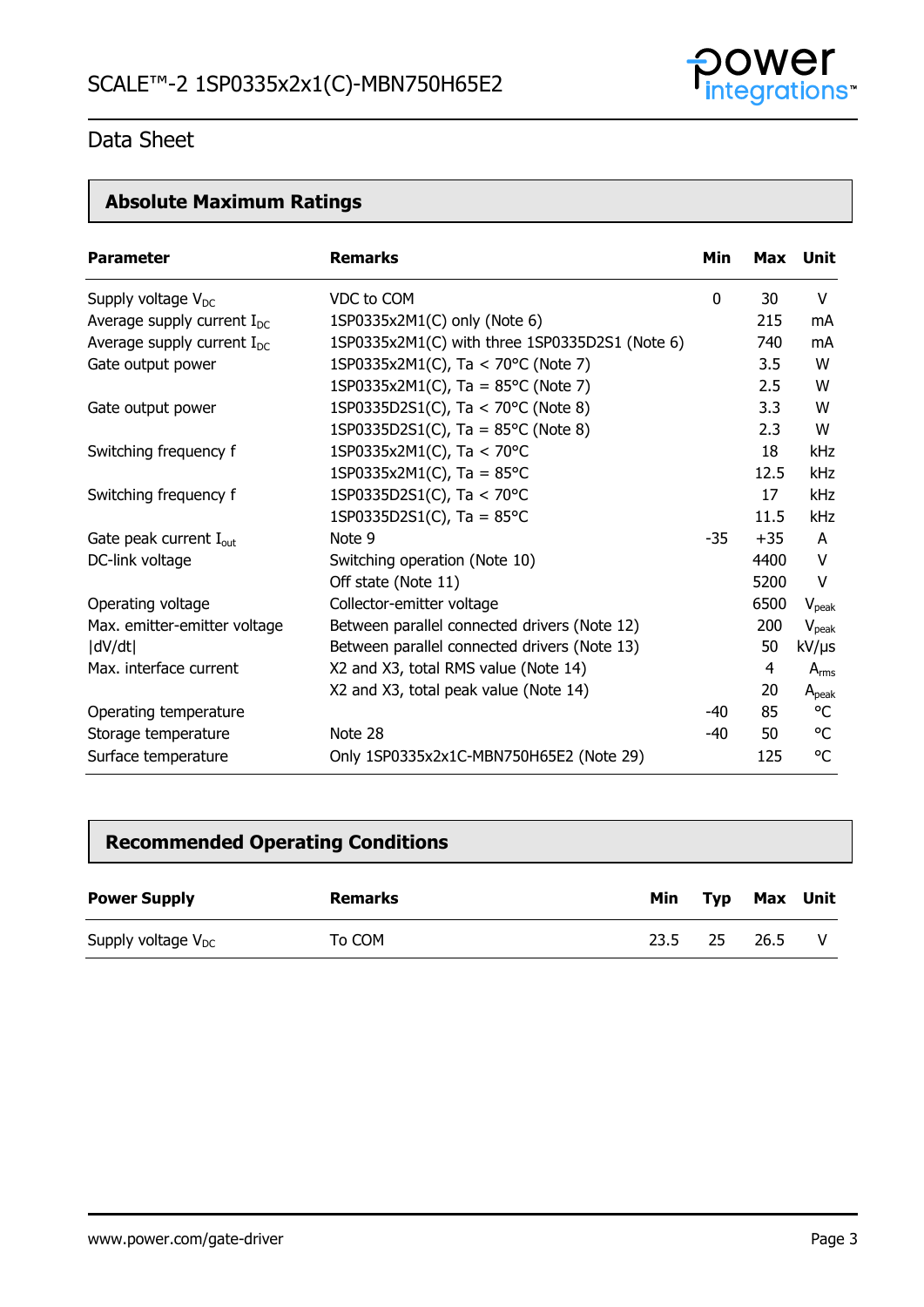

# **Electrical Characteristics**

|  | All data refer to +25°C and $V_{DC}$ = 25V unless otherwise specified |
|--|-----------------------------------------------------------------------|
|--|-----------------------------------------------------------------------|

| <b>Power Supply</b>                                | <b>Remarks</b>                              | Min  | <b>Typ</b> | <b>Max</b> | Unit        |
|----------------------------------------------------|---------------------------------------------|------|------------|------------|-------------|
| Supply current $I_{DC}$                            | Without load, only 1SP0335x2M1(C)           |      | 45         |            | mA          |
|                                                    | Without load, per additional 1SP0335D2S1(C) |      | 20         |            | mA          |
| <b>Power Supply Monitoring</b>                     | <b>Remarks</b>                              | Min  | <b>Typ</b> | <b>Max</b> | Unit        |
| Supply threshold $V_{iso}$ - $V_{ee}$              | Clear fault                                 | 12.1 | 12.6       | 13.1       | V           |
|                                                    | Set fault (Note 15)                         | 11.5 | 12.0       | 12.5       | V           |
| Monitoring hysteresis                              | Set/clear fault                             | 0.35 |            |            | V           |
| Supply threshold V <sub>ee</sub> -V <sub>COM</sub> | Clear fault                                 | 5    | 5.15       | 5.3        | V           |
|                                                    | Set fault (Note 15)                         | 4.7  | 4.85       | 5          | v           |
| Monitoring hysteresis                              | Set/clear fault                             | 0.15 |            |            | V           |
| Bus to 1SP0335D2S1(C)                              | <b>Remarks</b>                              | Min  | <b>Typ</b> | <b>Max</b> | Unit        |
| Supply voltage                                     |                                             |      | <b>VDC</b> |            | V           |
| Turn-off command                                   | To COM                                      |      | 0          |            | V           |
| Turn-on command                                    | To COM                                      |      | 15         |            | V           |
| <b>Gate Monitoring</b>                             | <b>Remarks</b>                              | Min  | <b>Typ</b> | <b>Max</b> | <b>Unit</b> |
| Turn-on threshold V <sub>GE,on,min</sub>           | $G_{mean}$ to E, set fault (Note 16)        |      | 12.9       |            | V           |
| Turn-off threshold V <sub>GE, off, max</sub>       | $G_{mean}$ to E, set fault (Note 16)        |      | $-7.6$     |            | V           |
| Filter delay                                       | Turn-on (Note 16)                           |      | 28         |            | μs          |
|                                                    | Turn-off (Note 16)                          |      | 42         |            | μs          |
| <b>Short-circuit Protection</b>                    | <b>Remarks</b>                              | Min  | <b>Typ</b> | <b>Max</b> | Unit        |
| Static Vce-monitoring threshold                    | Between auxiliary terminals (Note 17)       |      | 247        |            | V           |
| Response time                                      | DC-link voltage = 4400V (Note 18)           |      | 5.9        |            | μs          |
|                                                    | DC-link voltage = 3000V (Note 18)           |      | 6.0        |            | μs          |
|                                                    | DC-link voltage = 2200V (Note 18)           |      | 6.4        |            | μs          |
|                                                    | DC-link voltage = 1500V (Note 18)           |      | 10.2       |            | μs          |
| Delay to IGBT turn-off                             | After the response time (Note 19)           |      | 0.3        |            | μs          |
| <b>Timing Characteristics</b>                      | <b>Remarks</b>                              | Min  | <b>Typ</b> | <b>Max</b> | <b>Unit</b> |
| Turn-on delay t <sub>d(on)</sub>                   | Note 20                                     |      | 190        |            | ns          |
| Turn-off delay t <sub>d(off)</sub>                 | Note 20                                     |      | 185        |            | ns          |
| Output rise time t <sub>r(out)</sub>               | G to E (Note 21)                            |      | 9          |            | ns          |
| Output fall time t <sub>f(out)</sub>               | G to E (Note 21)                            |      | 30         |            | ns          |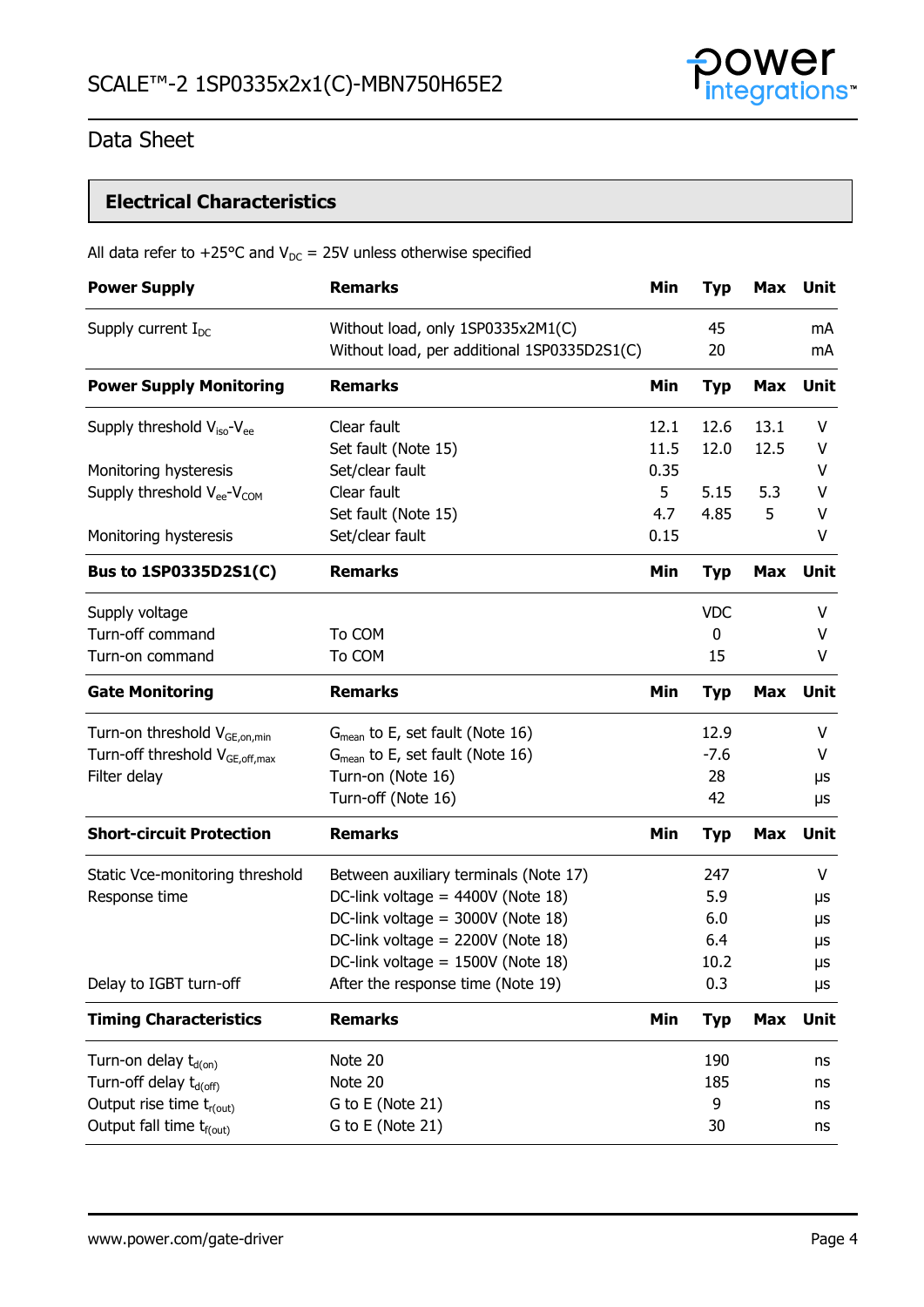

| <b>Timing Characteristics</b>              | <b>Remarks</b>                             | Min | Typ           | <b>Max</b> | Unit |
|--------------------------------------------|--------------------------------------------|-----|---------------|------------|------|
| Transmission delay of fault state          | Note 22                                    |     | 90            |            | ns   |
| Delay to clear fault state                 | After IGBT short circuit (Note 23)         |     | 9             |            | μs   |
|                                            | After gate-monitoring fault (Notes 23, 27) |     |               |            | μs   |
| Acknowledge delay time                     | Note 24                                    |     | 250           |            | ns   |
| Acknowledge pulse width                    | On host side                               | 400 | 700           | 1050       | ns   |
| <b>Gate Output</b>                         | <b>Remarks</b>                             | Min | <b>Typ</b>    | <b>Max</b> | Unit |
| Turn-on gate resistor $R_{q(0n)}$          | Note 25                                    |     | 9             |            | Ω    |
| Turn-off gate resistor $R_{q(\text{off})}$ | Note 25                                    |     | 9             |            | Ω    |
| Auxiliary gate capacitor $C_{\text{ae}}$   |                                            |     | not assembled |            | nF   |
| Gate voltage at turn-on                    | Note 26                                    |     | 15            |            | v    |
| Gate-voltage at turn-off                   | Note 26                                    |     | -10           |            | v    |

### **Footnotes to the Key Data**

- 1) The transceivers required on the host controller side are not supplied with the gate driver. It is recommended to use the same types as used in the gate driver. For product information refer to [www.power.com/gate-driver/go/fiberoptics.](http://www.power.com/gate-driver/go/fiberoptics)
- 2) The recommended transmitter current at the host controller is 20mA. A higher current may increase jitter or delay at turn-off.
- 3) The typical transmitter current at the gate driver is 18mA. In case of supply undervoltage, the minimum transmitter current at the gate driver is 12mA: this is suitable for adequate plastic optical fibers with a length of up to 10 meters.
- 4) This refers to the manufacturer ordering number, see [www.power.com/gate-driver/go/ext\\_erni.](http://www.power.com/gate-driver/go/ext_erni) The customer-side connector as well as cables with different lengths can be supplied by Power Integrations. Refer to the "Description & Application Manual for 1SP0335 SCALE-2 IGBT Drivers" for more information.
- 5) This refers to the manufacturer ordering number, see [www.power.com/gate-driver/go/ext\\_erni.](http://www.power.com/gate-driver/go/ext_erni) These connectors are to be used to connect 1SP0335x2M1(C) (master) or 1SP0335D2S1(C) (slave) to 1SP0335D2S1(C) (slave) if parallel connection of IGBT modules is required. Cables with different lengths can be supplied by Power Integrations. Refer to the "Description & Application Manual for 1SP0335 SCALE-2 IGBT Drivers" for more information.
- 6) If the specified value is exceeded, this indicates a driver overload. It should be noted that the driver is not protected against overload.
- 7) The given power can only be fully exploited without slaves 1SP0335D2S1(C) (no parallel connection of IGBT modules). If the specified value is exceeded, this indicates a driver overload. It should be noted that the driver is not protected against overload. From 70°C to 85°C, the maximum permissible output power can be linearly interpolated from the given data.
- 8) The given power can be fully exploited with slaves 1SP0335D2S1(C) (parallel connection of IGBT modules). If the specified value is exceeded, this indicates a driver overload. It should be noted that the driver is not protected against overload. From 70°C to 85°C, the maximum permissible output power can be linearly interpolated from the given data.
- 9) The gate current is limited by the gate resistors located on the driver.
- 10) This limit is due to active clamping under switching conditions. Refer to the "Description & Application Manual for 1SP0335 SCALE-2 IGBT Drivers".
- 11) Due to the Dynamic Active Advanced Clamping Function ( $DA<sup>2</sup>C$ ) implemented on the driver, the DClink voltage can be increased in the off-state condition (e.g. after emergency shut-down). This value is only valid when the IGBTs are in the off state (not switching). The time during which the voltage can be applied should be limited to short periods (< 60 seconds). Refer to the "Description & Application Manual for 1SP0335 SCALE-2 IGBT Drivers".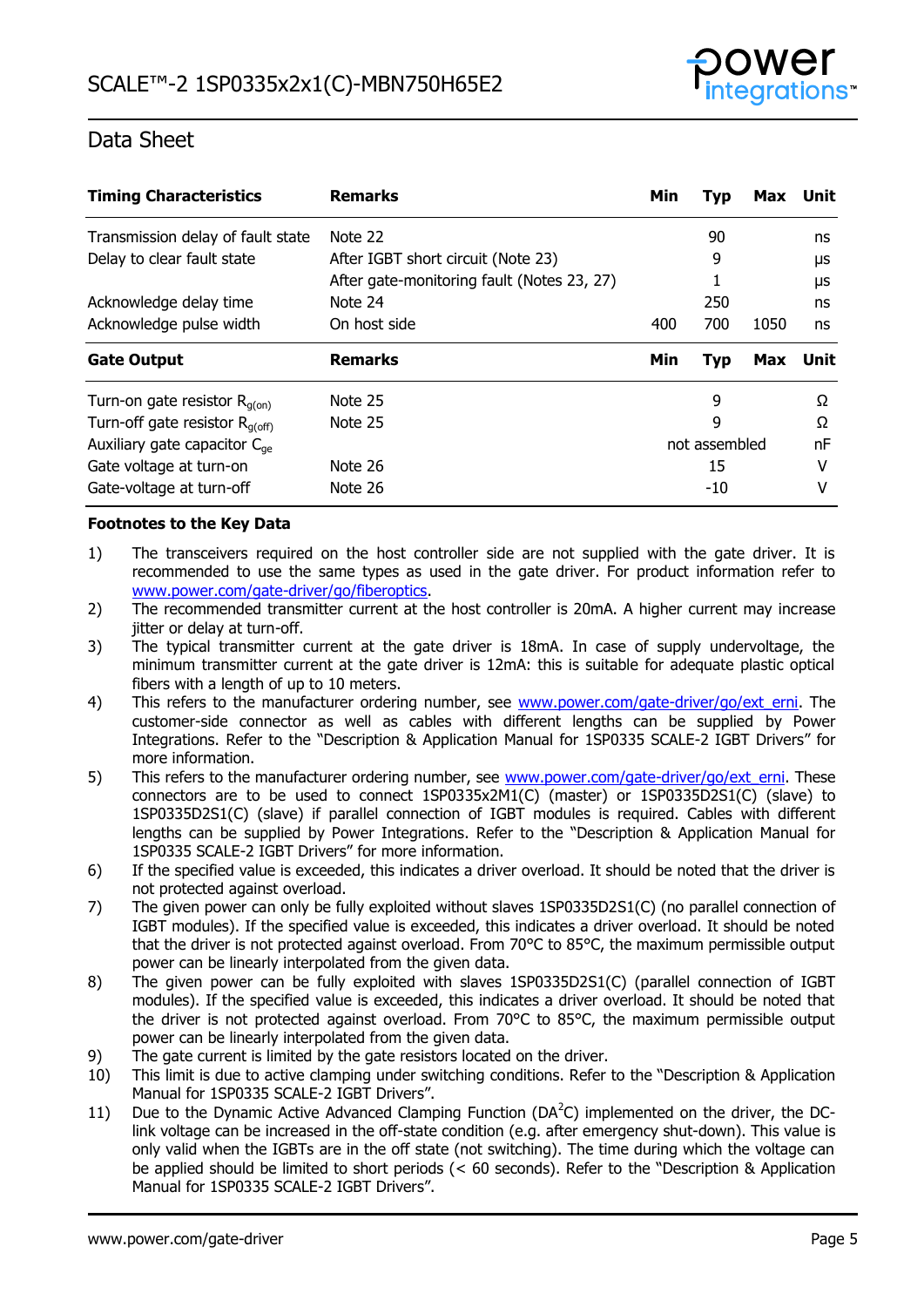

- 12) The maximum dynamic voltage between auxiliary emitters of parallel-connected drivers due to asymmetrical operation at turn-on and turn-off must be limited to the given value.
- 13) Maximum allowed rate of change of auxiliary emitter voltage of parallel connected drivers.
- 14) Dynamic voltages between auxiliary emitters of parallel connected drivers at turn-on and turn-off lead to equalizing currents over the X2 or X3 bus. The peak and RMS values of the resulting current must be limited to the given value.
- 15) Undervoltage monitoring of the secondary-side supply voltage (Viso to Vee and Vee to COM which correspond with the approximate turn-on and turn-off gate-emitter voltages). If the corresponding voltage drops below this limit on 1SP0335x2M1(C) (masters), all paralleled IGBTs (master and slaves) are switched off and a fault is transmitted to the status output. If the corresponding voltage drops below this limit on 1SP0335D2S1(C) (slaves), the corresponding IGBT is switched off. If the IGBT was turned on, a fault will be generated by the gate-monitoring function on the master which will turn off all paralleled IGBTs after the corresponding delay.
- 16) The mean value  $V_{GE,mean}$  of all gate voltages (master and all slaves) is filtered and compared to the given values at turn-on and turn-off. If the specified values are exceeded ( $V_{GE,mean} < V_{GE,on,min}$  at turn-on resp.  $V_{GE,mean} > V_{GE,off,max}$  at turn-off) after the given filter delay, the driver turns off all parallelconnected IGBTs and a fault is transmitted to the status output.
- 17) A dynamic Vce protection is implemented on the driver. The maximum allowed Vce voltage at turn-on is dynamically adjusted in order to better fit to the IGBT characteristics at turn-on. At the end of the turn-on process the given static value applies.
- 18) The resulting pulse width of the direct output of the gate drive unit for short-circuit type I (excluding the delay of the gate resistors) is the sum of the response time plus the delay to IGBT turn-off.
- 19) The turn-off event of the IGBT is delayed by the specified time after the response time.
- 20) Including the delay of the external fiber-optic links (cable length: 1m). Measured from the transition of the turn-on or turn-off command at the optical transmitter on the host controller side to the direct output of the gate drive unit (excluding the delay of the gate resistors).
- 21) Output rise and fall times are measured between 10% and 90% of the nominal output swing. The values are given for the driver side of the gate resistors with 2Ω/1uF load. The time constant of the output load in conjunction with the present gate resistors leads to an additional delay at their load side.
- 22) Delay of external fiber-optic links. Measured from the driver secondary side (ASIC output) to the optical receiver on the host controller (cable length: 1m).
- 23) Measured on the host side. The fault status on the secondary side is automatically reset after the specified time.
- 24) Including the delay of the external fiber-optic links (cable length: 1m). Measured from the transition of the turn-on or turn-off command at the optical transmitter on the host controller side to the transition of the acknowledge signal at the optical receiver on the host controller side.
- 25) The gate resistors can be leaded or surface mounted. Power Integrations reserves the right to determine which type will be used. Typically, higher quantities will be produced with SMD resistors and small quantities with leaded resistors.
- 26) The driver supply voltage VDC is split into two distinct voltages on the driver. The first one is the turnon voltage which is regulated at about 15V. The difference between VDC and the turn-on voltage is the turn-off voltage which is not regulated and mainly dependent on the driver input voltage VDC.
- 27) The fault status is set as long as the gate monitoring fault is present. The given value applies if the driver goes from the "off state" to the "on state" and the gate-emitter voltage of one or more parallel connected drivers does not turn on. If the driver goes from the "on state" to the "off state" and the gate-emitter voltage of one or more parallel connected drivers does not turn off, the fault status is applied as long as the gate monitoring fault is present.
- 28) The storage temperature inside the original package (1) or in case the coating material of coated products may touch external parts (2) must be limited to the given value. Otherwise, it is limited to 90°C.
- 29) The component surface temperature, which may strongly vary depending on the operating condition, must be limited to the given value for coated driver versions to ensure long-term reliability of the coating material.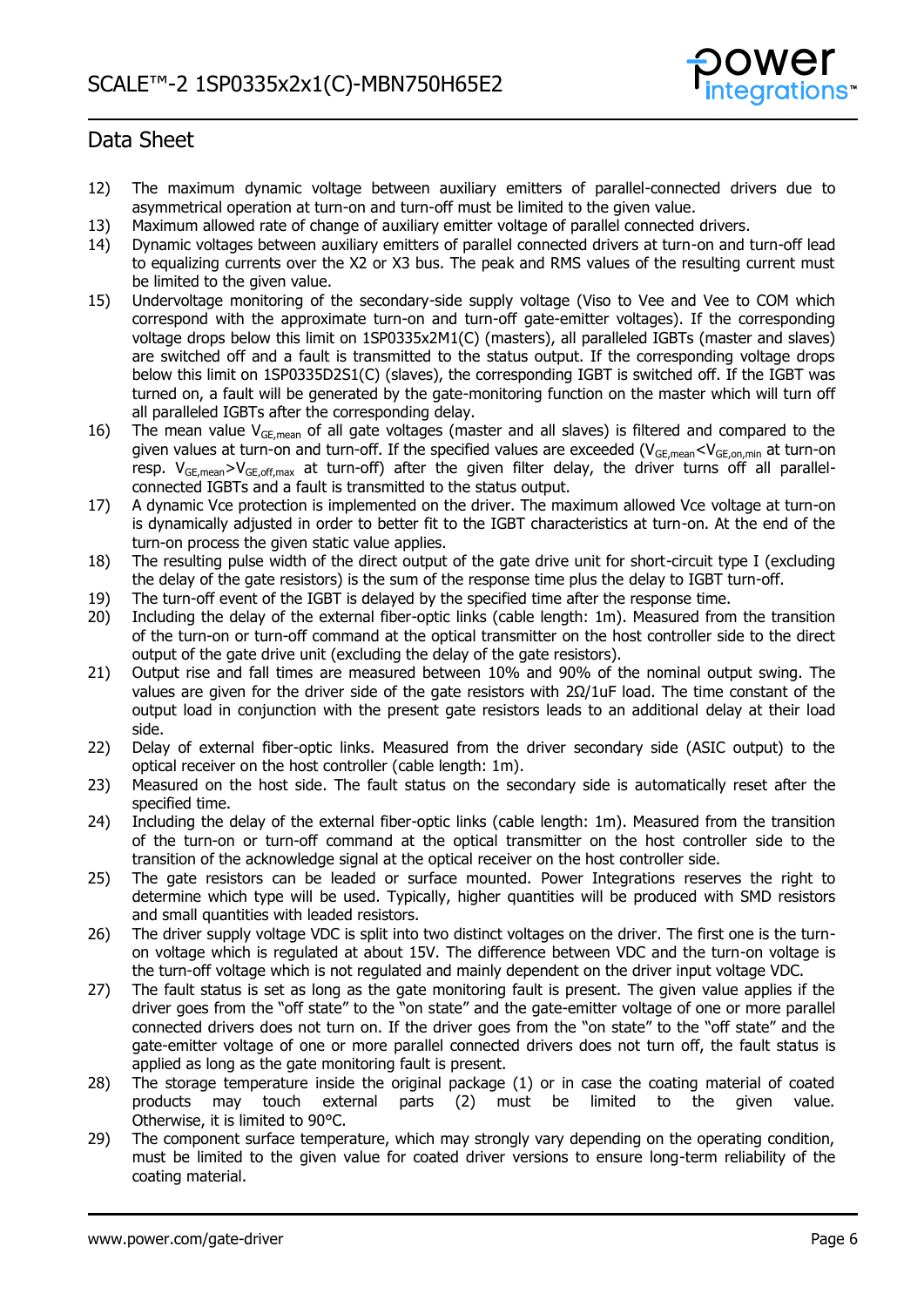

### **Legal Disclaimer**

The statements, technical information and recommendations contained herein are believed to be accurate as of the date hereof. All parameters, numbers, values and other technical data included in the technical information were calculated and determined to our best knowledge in accordance with the relevant technical norms (if any). They may base on assumptions or operational conditions that do not necessarily apply in general. We exclude any representation or warranty, express or implied, in relation to the accuracy or completeness of the statements, technical information and recommendations contained herein. No responsibility is accepted for the accuracy or sufficiency of any of the statements, technical information, recommendations or opinions communicated and any liability for any direct, indirect or consequential loss or damage suffered by any person arising therefrom is expressly disclaimed.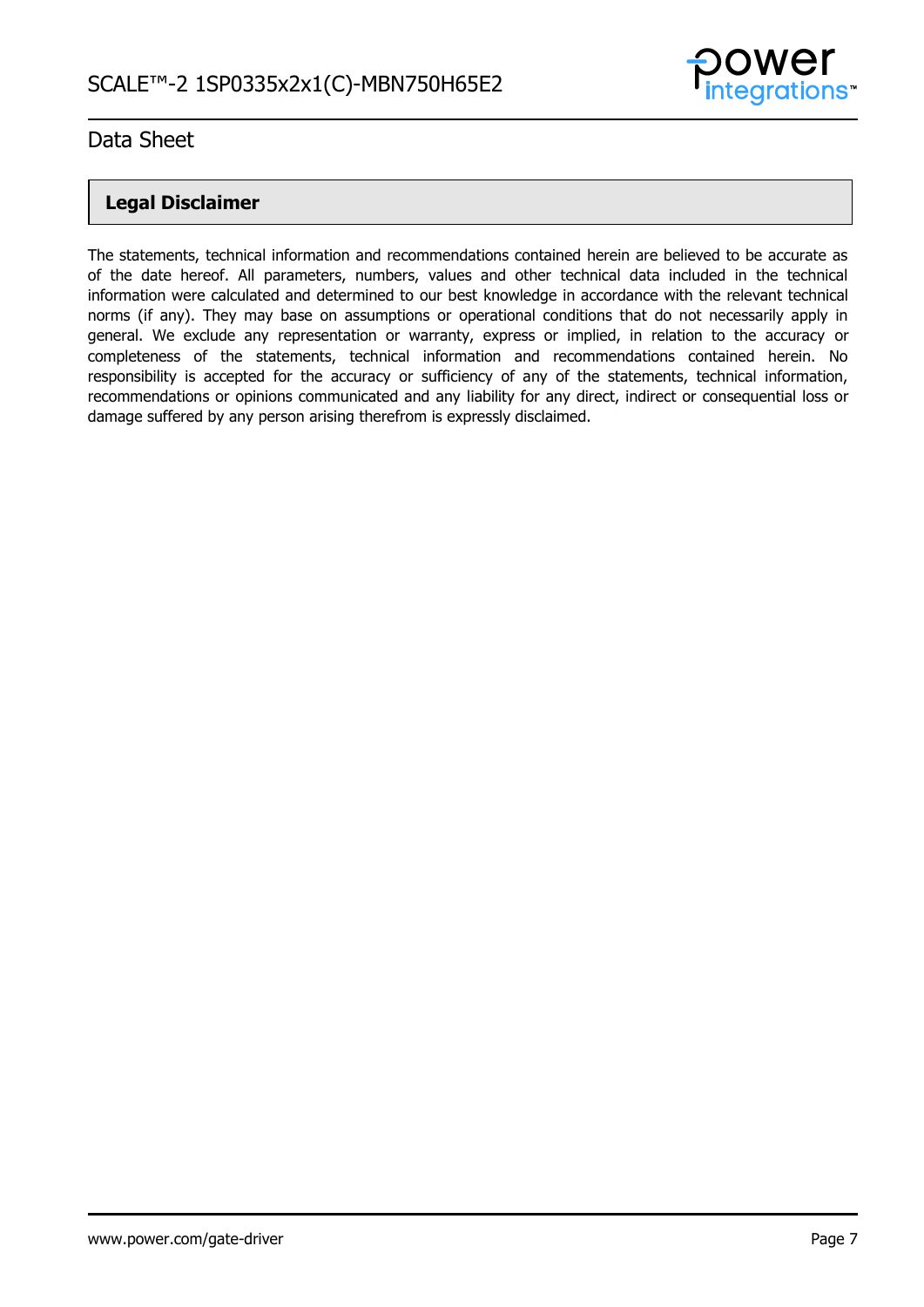

### **Ordering Information**

Our international terms and conditions of sale apply.

| <b>Interface</b>                                | <b>Power Integrations Driver Type #</b> | <b>Related IGBT</b> |
|-------------------------------------------------|-----------------------------------------|---------------------|
| Master, Fiber-Optic Interface 1)                | 1SP0335V2M1-MBN750H65E2                 | MBN750H65E2         |
| Master, Fiber-Optic Interface 1), 3)            | 1SP0335V2M1C-MBN750H65E2                | MBN750H65E2         |
| Master, Fiber-Optic Interface <sup>2)</sup>     | 1SP0335S2M1-MBN750H65E2                 | MBN750H65E2         |
| Master, Fiber-Optic Interface <sup>2), 3)</sup> | 1SP0335S2M1C-MBN750H65E2                | MBN750H65E2         |
| Slave, Electrical Interface                     | 1SP0335D2S1-MBN750H65E2                 | MBN750H65E2         |
| Slave, Electrical Interface 3)                  | 1SP0335D2S1C-MBN750H65E2                | MBN750H65F2         |

<sup>1)</sup> Fiber-optic interface with versatile link (HFBR-2522ETZ and HFBR-1522ETZ)

- <sup>2)</sup> Fiber-optic interface with ST (HFBR-2412Z and HFBR-1412Z) See "Description & Application Manual for 1SP0335 SCALE-2 IGBT Drivers"
- <sup>3)</sup> Conformal coated version

Product home page: [www.power.com/gate-driver/go/1SP0335](http://www.power.com/gate-driver/go/1SP0335) 

Refer to [www.power.com/gate-driver/go/nomenclature](http://www.power.com/gate-driver/go/nomenclature) for information on driver nomenclature

### **Information about Other Products**

### **For other drivers, evaluation systems, product documentation and application support**

Please click onto: [www.power.com/gate-driver](http://www.power.com/gate-driver)